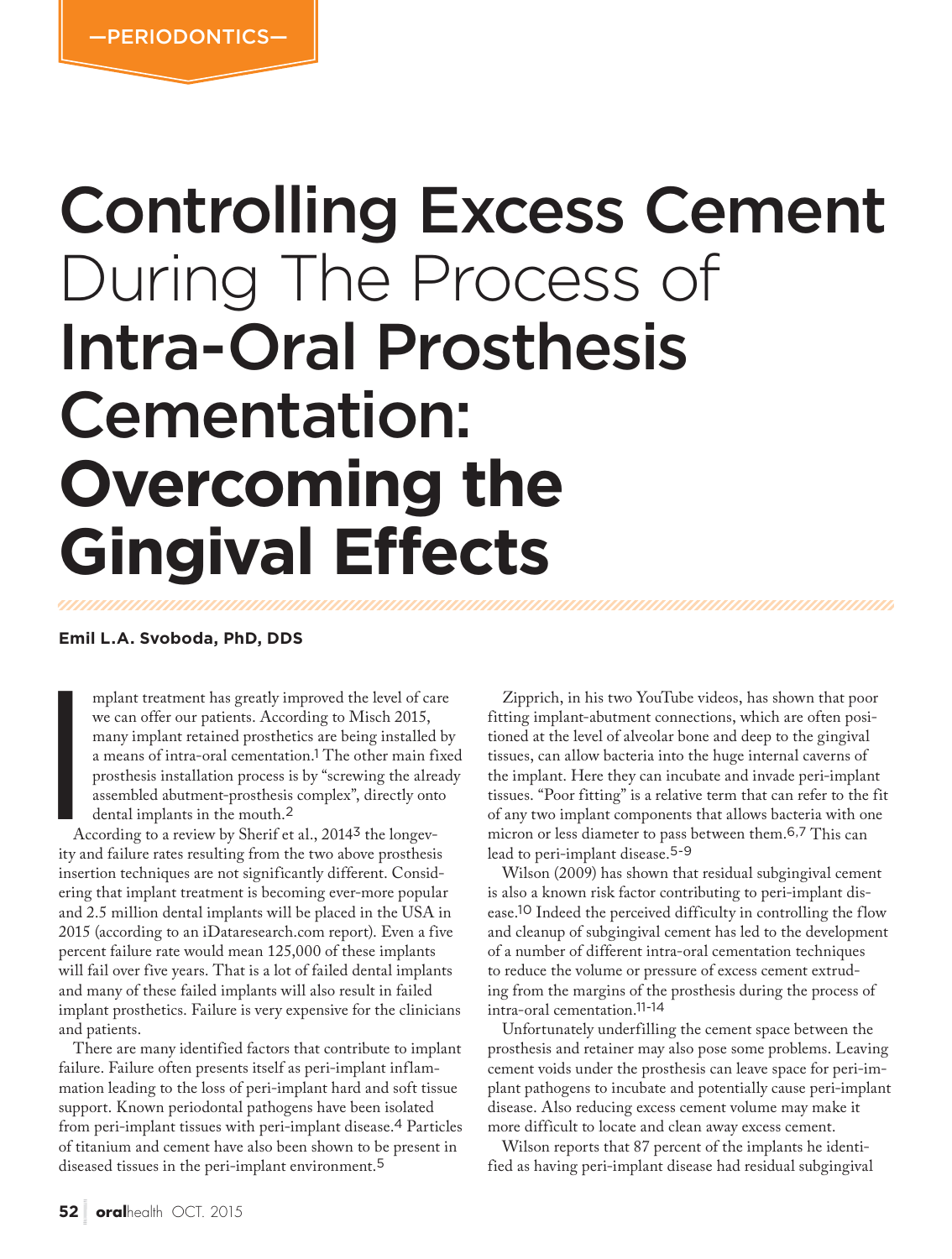

Figure 1 A—Shows 3 aluminum rods with different margin designs. B—Shows the rods with clear plastic crowns pushed into place. The arrows indicate the direction of the margins and the cement flow. The top dotted line is in line with the tops of the crowns while the bottom line is in line with the margins.





Figure 1 C—Shows 3 aluminum rods with different margin designs. D—Shows the rods with zirconia crowns cemented into place. The arrows indicate the direction of the margins and the cement flow. Note, the Tapered and Chamfer Margin designs direct the cement downwards while the Reverse Margin directs the cement upwards.

Figure 2—The margin on the gold colored abutment is a narrow chamfer pointing downwards, towards the tissues.



cement and 71 percent of these cases resolved after removal of

this cement. He also mentions that all types of excess cement observed were associated with peri-implant disease. Peri-implant disease was not cement specific.<sup>10</sup>

To prevent the negative effects of residual excess cement, some clinicians have abandoned intra-oral cementation techniques, in favor of extra-oral cementation and "assembled abutment-prosthesis installation" by the "screw-in technique. These clinicians appear to be willing to take their chances with ill-fitting implant-abutment connections rather than deal with problems related to residual excess cement.<sup>15</sup>

From the above literature and the work of many others, I would suggest that once infected, both the subgingival excess cement and the poor implant-abutment connections can contribute to pathogen mediated peri-implant disease and early failure of the dental implant and its attached prosthesis.

### **Can we both optimize the implant-abutment connection and prevent the occurrence of residual subgingival cement?**

This is possible, by achieving a better understanding of the intra-oral cementation process and implementing the appropriate changes to our techniques. I believe that this new process could significantly reduce the incidence of peri-implant disease and increase the long-term success of the implant-retained prosthesis. I believe this would be especially important to patients that have a history of periodontitis or are otherwise susceptible to assault by periodontal pathogens. **I will explain how this can be done below.**

After review of the literature and the writing of Misch,<sup>1</sup> the implant industry appears to have difficulty to mass produce implant-abutment connections that are precise enough and strong enough to exclude one micron bacteria from entering the implant body. This problem can worsen if parts are mixed and matched from different manufacturers.<sup>16</sup>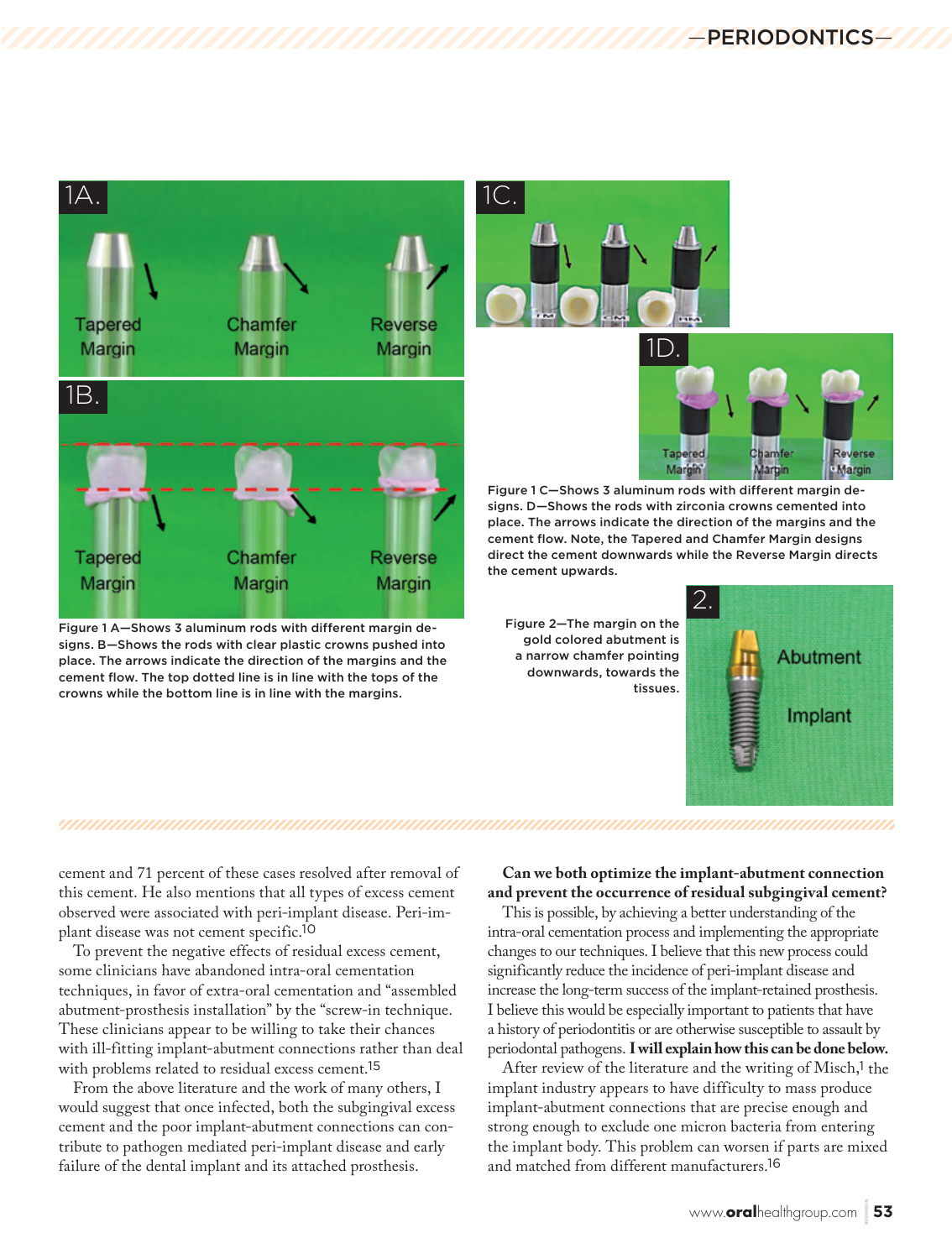

Figure 3 –A shows a stock abutment in place on a model, It relies on the base of the crown to provide its emergence profile. B shows a customized abutment on the same model. The emergence profile and margin position is created in the abutment. C shows the prosthesis in place.



Figure 4—Black arrows point to complimentary margins on prosthesis and abutment. Red arrows show the direction of flow of yellow cement as it is deflected into the tissues.



Figure 5—Black arrows indicate the point at which the prosthesis first forms a barrier to movement of excess cement. The red arrows show the direction of flow of yellow cement as it is compressed by the seating of the crown.

![](_page_2_Picture_7.jpeg)

Figure 6—The black arrow indicates the direction of movement of gingiva away from the implant-prosthesis complex. This movement is caused by the crown shape and the flow of excess cement.

![](_page_2_Picture_9.jpeg)

Figure 7— The red arrow indicates the expression of some excess yellow cement once the pressure in the tissues overcomes the barrier of the gingiva-prosthesis seal.

In addition, even if we were able to make great implant-abutment connections, we do not have the ability to make our prostheses accurate enough in size, to allow us to install them as "assembled abutment-prosthesis units" directly onto integrated implants, without putting strain onto the implant-abutment connection.17 Even with optical scans and precision milling, the multiple-unit prosthesis still puts a strain onto the implant-abutment connection that can prevent optimal seating of the abutments. In addition, tight contacts with adjacent teeth, non-parallel implants with internal or external connections and path of insertion issues imposed by adjacent teeth, also add variables that contribute to the misfit of the implant-abutment connection.<sup>17</sup>

<u> MAANAANAMAANAANAANAANAANAANAANAAN</u>

**If you are screwing your "assembled abutment-prosthesis unit" into the intra-oral environment, you are probably contributing to peri-implant disease by increasing the misfit of the implant-abutment connection.**15-17 This allows known pathogens in the deep subgingival space to enter the implant-abutment connection, incubate inside the vast caverns

of the implant, and from there invade peri-implant tissues and cause peri-implant disease.6,7,8

**Optimizing the Implant-Abutment connection.** To optimize the implant abutment connections we must be able to place the abutments into the intra-oral environment under optimized conditions. Optimized abutment installation conditions include 1) no attached prosthesis (that is either a little too big or too small) to push or pull the abutment off its implant base, 2) no adjacent tooth contacts to push the abutment off its base and 3) good visibility and control of the individual implant sites and 4) ability to check individual abutment seating by X-ray imaging (to avoid gross installation misfits).

**This discussion brings us to intra-oral cementation.** It is the cement space that allows the clinician to achieve a truly passive connection between the abutment and the prosthesis, when it is installed into the mouth. It is the cement that lutes the two components together and reduces or eliminates strain on the already optimized and tightened implant-abutment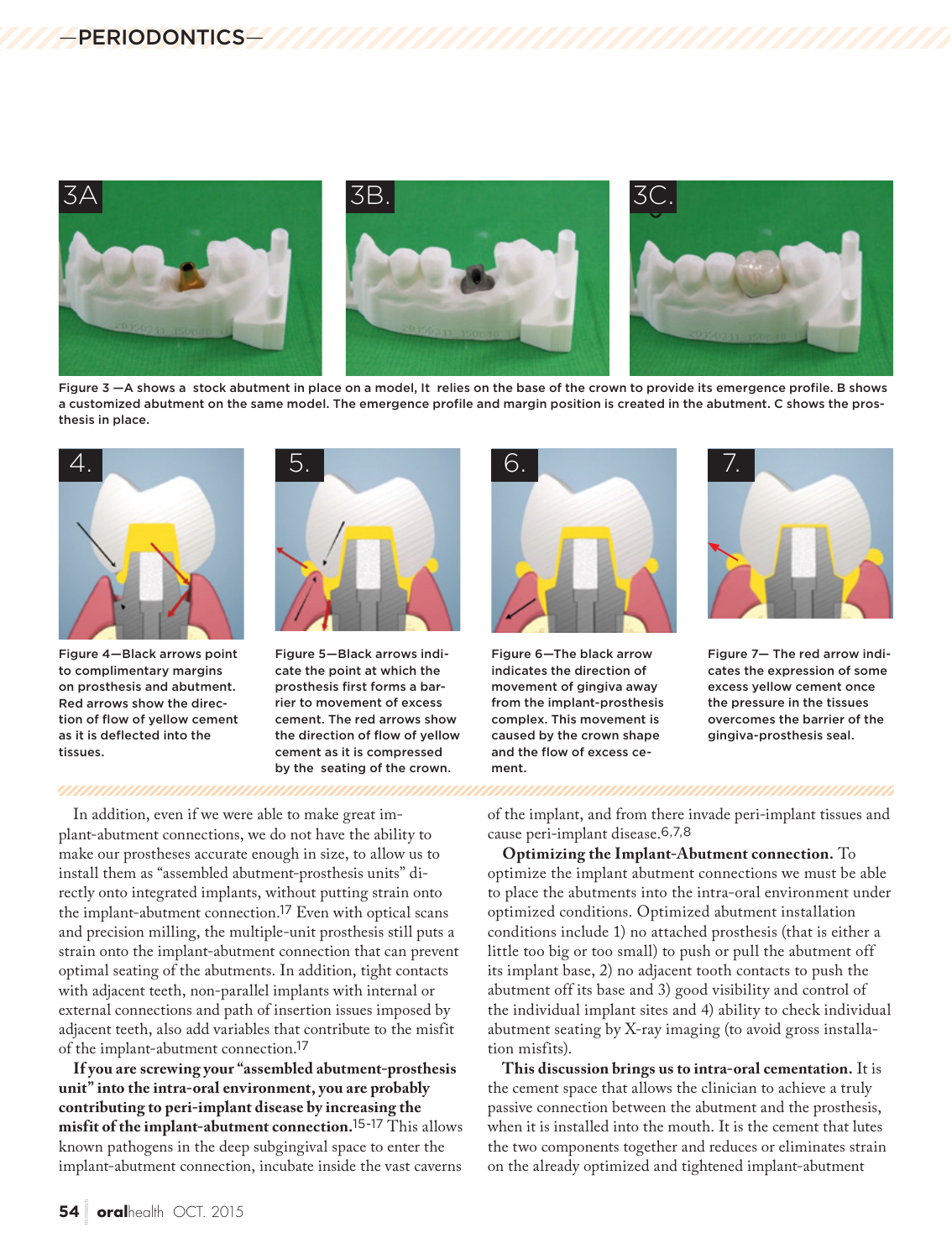connection(s). The problem is that the cementation process can result in residual subgingival cement.1,14

**Understanding the intra-oral cementation process.** The cementation process involves a dental cement, a prosthesis and an abutment or an implant-abutment complex. The abutment has a vertical retaining element and a margin on which the prosthesis will rest when it is cemented into place. Some implant-abutment complexes are designed to have the prosthesis rest directly onto the implant margin.

There is usually some cement space between the prosthesis and the abutment. This space is created during the production of the prosthesis by means of a die spacer or specified by means of digital controls for a prosthesis made by a CAD/ CAM milling process. This die spacer can be up to 120 microns or more in width. It prevents the prosthesis from binding during cementation process and also allows for the exit of excess cement as the prosthesis is pushed into place. Smaller cement spaces can offer more resistance to the flow of excess cement as it exits from the prosthesis during the cementation process. Smaller cementation spaces were common where it is difficult to locate and clean away. Residual excess cement is a known risk factor for peri-implant disease.10,14

Many studies have been done in order to better understand the process of intra-oral cementation and its consequences.12-14 Linkevicius has determined that the deeper the subgingival margin, the bigger the volume of residual excess cement.19,20 Recently, Dr. Svoboda has developed an "in vitro" models to study the effects of margin design, implant-abutment-prosthesis complex design and gingiva on the flow of excess cement. The results of these studies are presented below.22-25, 29-31

**Many factors contribute to the problem of residual excess cement in the peri-implant environment; these include A) the margin design, B) the position of the margins relative to adjacent tissues, C) the design of the implant-abutment-prosthesis complex and D) the pressure applied by the clinician during the intra-oral cementation process.**<sup>17</sup>

**A) Margin Design** – The abutment or implant and complimentary prosthesis margin designs for dental implants have evolved from those used for cemented dental prosthetics

for cements that had low compressive strength, because they depended on contact or close proximity to their retaining elements to prevent them from crumbling under the forces of

 Abutment and prosthesis design are important for control of excess cement

The most common margin designs include the knife or feather edge, tapered, chamfer and shoulder or butt. The feather, tapered and chamfer margins direct

on natural teeth.

mastication. Many of the older cements also displayed a poor ability to prevent cement washout at their margins. Acrylic based cements have much better compressive strength and ability to resist dissolution at their margins.

The margins of the prosthesis and abutment or implant are usually designed to touch when the prosthesis is pushed into place. The touching parts of the margins are designed to minimize the thickness of the cement that fills the space between them and to reduce the size of the cement exposure to the adjacent tissues. The cement is intended to exclude the ingress and proliferation of potential microbial pathogens. It may be of some concern when cement application methods, that do not place cement into the most superior position of the intaglio of the prosthesis, results in trapping air during the cementation process. As air escapes or is forced into the cement it may leave voids at the margin that may harbor pathogens.<sup>18</sup>

The process of cementation is a complex hydraulic event by which excess cement is propelled out from between the margins of the retainer and prosthesis.11-17 The process of intra-oral cementation has many benefits1,13 but can also result in the injection of excess cement into the peri-implant tissues

excess cement down into the peri-implant tissues. Due to the designs of the standard abutments with their narrow profiles, Dr. C.E. Misch favoured the feather margin.21 This is probably one of the worst designs for directing cement deep into the tissues during the intra-oral cementation process. The butt margin can also project cement into the tissues, depending on its angle and location of the gingiva.<sup>22</sup>

Dr. Emil Svoboda, has designed the "Reverse Margin™" that redirects the cement up and out of the tissue spaces rather than into them.<sup>22-25</sup> Figures  $1 A & B$  show the effect of the inflected margin design on the destination of excess cement. The Reverse MarginTM has propelled the cement into an upwards direction and is mainly above the dotted line while the other margin designs (Tapered and Chamfer) propelled the cement in a downwards direction. Watch the "Reverse Margin™, Margin Design is Important" Video,25 to observe the cement flowing out from between the crown margins during the cementation process. Figures 1 C & D are derived from this later video using solid zirconium crowns. Note that the cement expressed upwards by the Reverse Margin™ design of the crown and abutment stays above the black tape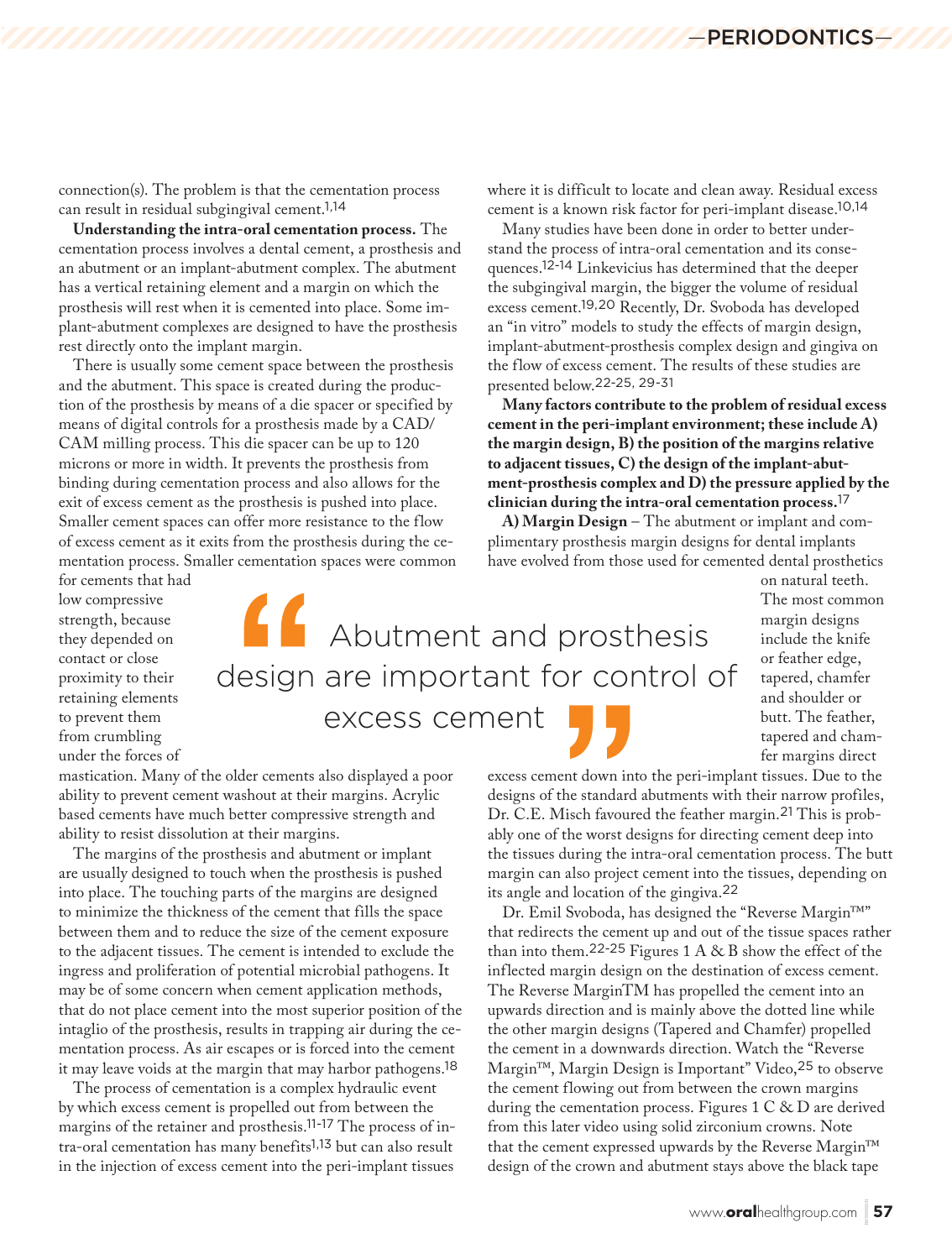![](_page_4_Figure_1.jpeg)

Figure 8—A Shows 3 aluminum rods with 3 different margin designs that terminate 1 mm below the top of the clear Tygon tubes (gingiva) The black electrical tape was placed 1 mm below the margin and is 0.125 mm thick. It fills the space between the tube and the rod. The black arrows indicate the direction of the margins. B—Depicts the zirconia crowns cemented into place. Note the huge amount of sub-margin cement, regardless of margin design.

![](_page_4_Figure_3.jpeg)

Figure 9—A Shows 3 aluminum rods with Reverse Margins that terminate 1 mm below the top of the clear Tygon tubes (gingiva). The black electrical tape was placed at the margin and is 0.125 mm thick. It fills the space between the tube and the rod. There are 3 crown designs, wide, narrow and hybrid. The narrow is smaller in diameter than the tube, and the hybrid has a narrow part sub-gingival tapering to a wider profile 1/2 mm above the tube. B—Depicts the crowns cemented into place. Note the huge amount of sub-margin cement under the wide crown, while the narrow and hybrid crowns did not have any cement that breached the black tape border.

#### 

marker while the other margins direct the cement downwards. This effect of the margin design on the direction of expressed excess cement has been repeated many times and the results do not vary. RelyX Ultimate is less viscous than DAP and still follows the same pattern. **Using the Reverse Margin™ design is the first step in redirecting cement out of the tissues rather than into them, thus preventing residual subgingival cement.**

**B) Margin Position** – Many authors agree that supra-gingival and equigingival margins are more desirable than subgingival margins for better control of excess cement. Excess cement is easier to see and clean away when margins are above the gingiva.13 There are a few issues that affect the control of margin position. First, gingival margins are not usually round like machined stock abutments. Figure 2 shows a gold colored round "stock abutment" that is screwed onto its' implant base.

Unlike the round shape of such an abutment, gingival margins are usually higher on the mesial and distal, and lower of the facial and lingual.13 The shape and thickness of gingiva is also highly variable. Figure 3A shows an actual model with a stock abutment screwed in place. It would be very difficult to control the variable gingival contour with such an abutment. Misch26 and many others have proposed adjusting abutments in the mouth. In the light of recent work by Wilson et al.5, the creation of metal or zirconia particles in the mouth that may remain in the gingival sulcus give rise to a foreign body response resulting in peri-implantitis. Even if one tried to modify such an abutment, the tissue facing part of the crown would need to be used to create an emergence profile from the round shape of the implant to the shape of the prosthesis. This would make it very difficult to control the important "Gingival Effects" on ejected excess cement (see below).

The good news is, "well designed custom abutments" are available and can be made to allow the clinician to control the emergence profile and the position of the abutment margin with regards to the variable position of the gingiva. Figure 3B shows such a customized abutment with a margin contour that follows the gingival margin and supports the shape of the crown it is designed to retain. Figure 3C shows the crown in place. According to Misch27, 1 to 1 ½ mm subgingival margin is a good goal for subgingival margins. I would suggest that ½ to 1 mm subgingival might even be better, because it is easier to access during the excess cement cleanup. These recommendations are much better than the 3 mm subgingival margins recommended in the old 2005 edition of Misch's Book, on Dental Implant Prosthetics.

When the clinician decides to install a prosthesis with subgingival margins, this should stimulate the clinician to make implant selection changes, abutment-prosthesis design changes and procedural changes, to help compensate for increased margin depth and overcome the below-described "Gingival Effects". Deeper subgingival margins are increasingly difficult to access for the purpose of removing excess cement, even with good cement control.

This is the second step in preventing residual subgingival cement. Use well designed custom abutments to control emergence profile, margin position and keep subgingival margins more accessible for excess cement removal. It is usually very difficult to have margin control and thus optimal cement control with stock abutments and other pre-shaped mass-produced abutments. **Well designed custom abutments are important!**19,28

**C) Design of the Abutment-Prosthesis Complex** – The gingiva adjacent to the implant can have a huge impact on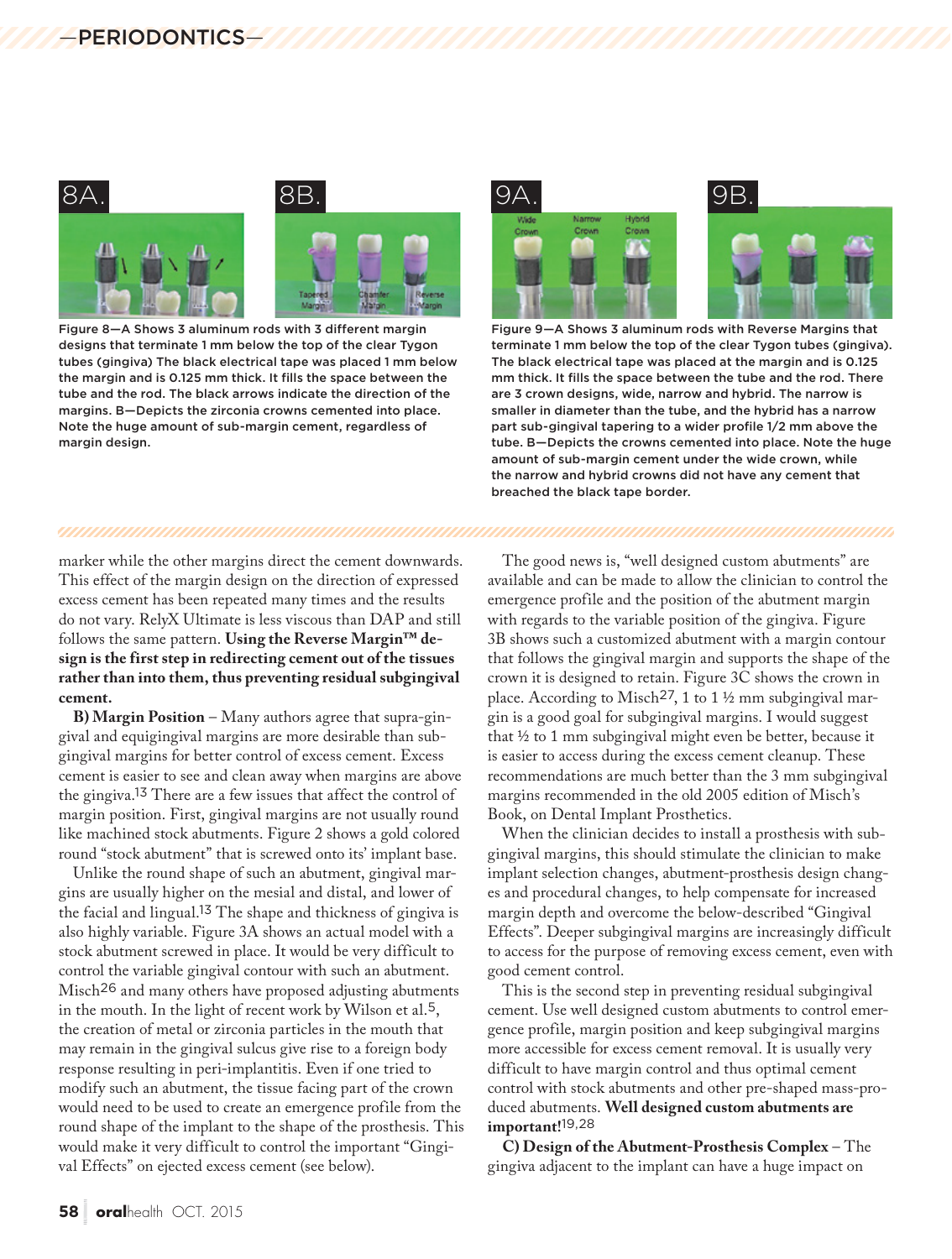the flow of excess cement during the intra-oral cementation process. The design features of the abutment-prosthesis complex can significantly impact the clinician's ability to control the flow and cleanup of excess cement. Dr. Emil Svoboda, has designed an "in vitro" gingiva model that allowed him to experiment with and control the "Gingival Effects".29-31 The term, "Gingival Effects" was coined by the author to describe the effect of gingiva on the hydraulic movement of excess cement during the intra-oral cementation process. There are four identified effects of the peri-implant gingiva on the flow of cement. They are called the 1) Defection Effect, 2) Eddy Effect, 3) Plunger Effect, and 4) Bellows Effect.

**1. The Defection Effect** is simply the redirection of excess cement by the gingiva as it comes out from between the prosthesis and the abutment margin. Any downward facing margins will eject cement in a downwards direction and the gingiva will

also **deflect cement** downwards into the tissues. A margin at 90 degrees to the gingiva will be expected to deflect some cement upwards and some downwards. Upward facing margins on

the implant or abutment will cause the gingiva to also direct cement upwards, out of the tissues. Figure 4 shows a picture where both the prosthesis and abutment has a chamfer shaped margin (black arrows). The angle of the prosthesis margin tends to direct the cement towards the tissue around the abutment and the gingiva will tend to deflect that cement in the downward tissue direction (red arrows).

**2. The Eddy Effect** was discovered later in the series of experiments conducted by Dr. Svoboda.31 It occurs when the flow of excess cement out from between the margins is impeded by the flow of the cement out of the gingival crevice while the prosthesis is being seated. It can cause a backflow of cement into the tissues (Fig. 9).

This same experiment with the black tape spacer at the margin, rather than 1 mm under it, extends the width of the margin and prevents cement from breaching the gingival barrier at the margin (Fig. 9).

So, allowing adequate space for the easy escape of excess cement is important, stretching the gingiva to bolster the barrier to excess cement is important, and using low pressure cementation is also important to prevent residual subgingival cement from being expressed into the subgingival spaces. More about cementation pressure below.

The Eddy Effect was named after the Eddies that form at the side of a stream with irregular banks (borders).

**3. The Plunger Effec**t is a huge problem! Figure 5 shows a prosthesis being seated onto the subgingival margin. The wider base of the prosthesis touches and forms a seal with the gingiva prior to the prosthesis being fully seated onto the abutment margin.

This prosthesis-gingival seal (black arrows) can cause a barrier that traps the excess cement already in the subgingival space, while more excess cement still being expressed from the margins of the prosthesis. As the prosthesis continues to be pushed into place, the trapped cement is pressurized. This pressurized excess cement will follow the path of least resistance (red arrows). Some of the excess cement can be propelled deeper into the peri-abutment and/or peri-implant tissue spaces, where it can be difficult to locate and clean away. Figure 6 shows the cement pushing the gingiva laterally (black arrow).

 Gingiva can have a huge effect on the flow of excess cement

When the backpressure within the tissue space is sufficient (Fig. 7), the cement will overcome the gingiva-prosthesis barrier and again flow up and out from between the

gingiva and prosthesis (red arrow). Figure 8 is taken from a video, demonstrating that the Plunger Effect can overcome any of the three tested margin designs.29,30

**This plunger effect is especially bad news for clinicians** who use bulky crowns to simulate the emergence profile of a natural tooth while cementing it onto a skinny abutments or implants. Better prepare the patient for surgery to try to locate and remove the excess cement!

**4. The Bellows Effect** is a phenomenon observed "in vitro" where the simulated gingiva was pushed away by the inferior contour of the crown. This lateral movement of the gingiva increases the space in the peri-abutment environment and thus can create a vacuum between the gingiva and the abutment-implant complex. This vacuum can draw excess cement into the tissue space29, much like a "Bellows" that sucks air into its interior during its filling cycle.

In addition, in a more recent video<sup>30</sup>, the author was able to observe that the gingiva (clear Tygon Tubing) ahead of the front of advancing excess cement was pushing the gingiva away from the implant. This action, ahead of the advancing cement could also contribute to the "Bellows Effect" by causing the gingiva to move laterally and thus create a vacuum ahead of its advancing front. This would essentially suck the cement even further into the tissues! The lateral movement of the gingiva depicted in Figures 6 & 7 contributes to the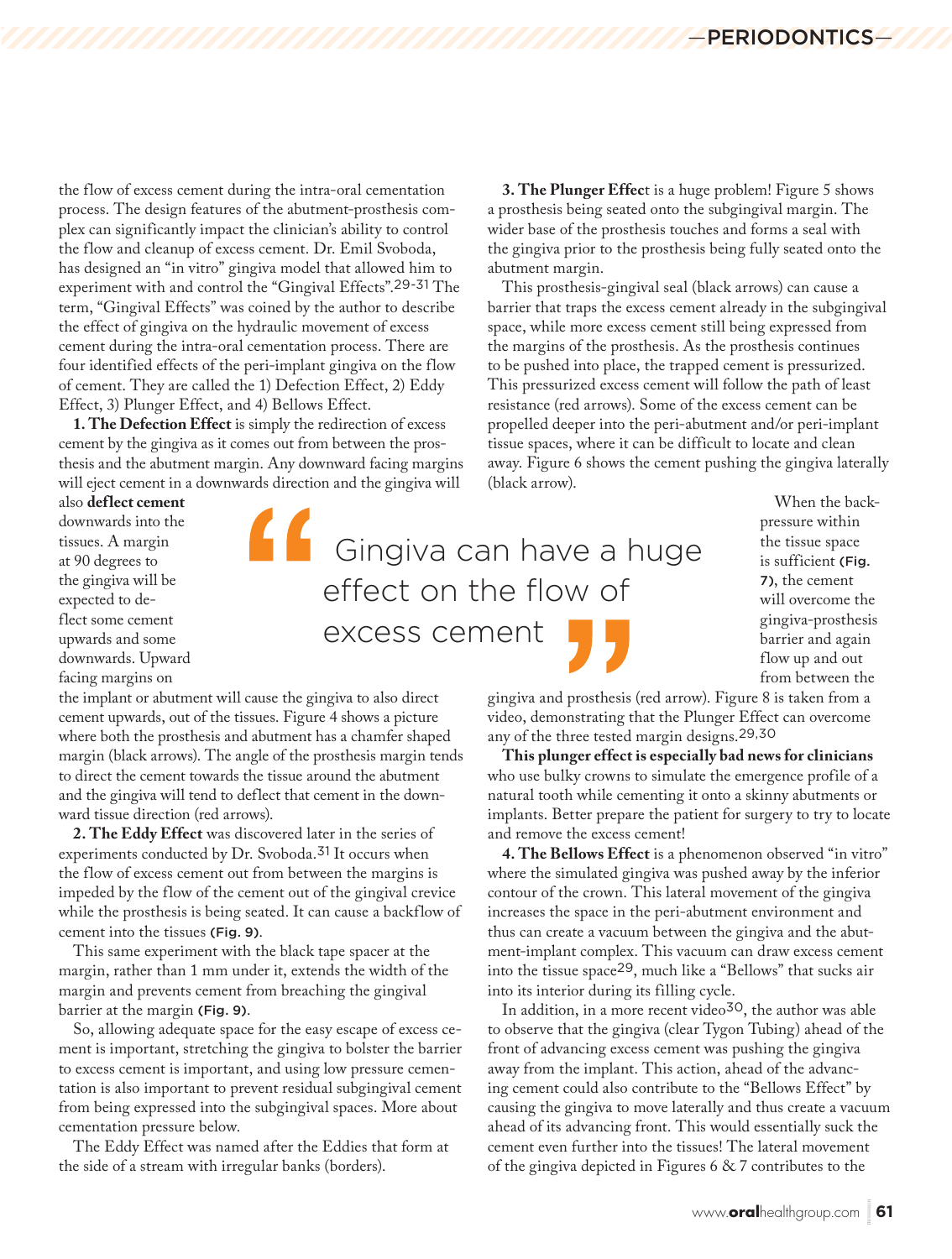Bellows Effect. The large amount of sub-margin cement shown in Figure 8B also results, in part, by the Bellows Effect. It is best to view the videos pertaining to the Gingival Effects<sup>29,30</sup> and Overcoming the Gingival Effects<sup>31</sup> to understand the Bellows Effects.

The author suspects that the cement plunged into the peri-abutment-implant complex, by the Plunger Effect, may aid in the separation of the gingiva from the abutment-implant complex, and thus facilitate the lateral movement of the gingiva and increase the magnitude of the Bellows Effect. The author suspects, like the Plunger Effect, the **Bellows Effect may be especially bad news for clinicians** who cement bulky crowns, with margins placed in subgingival locations, onto a skinny abutments or implants. The lateral movement of the gingiva will likely suck cement into the peri-implant tissue space and it will be very difficult to locate and clean away. **Get your scalpel ready to help locate and clean away residual excess cement!**

In Wadhwani's book about intra-oral cementation,32 he has collected images of gross amounts of excess cement still attached to failed dental implants. In the author's opinion, the Plunger Effect and Bellows Effect could cause such patterns

that both impede excess cement from going into the sub-margin space and facilitate its movement out of the tissues. Low viscosity or fluid cements are easier to move out of the tissues than thicker cements.

**D) Cementation pressure applied by the clinician.** Like margin design, implant prosthesis cementation protocol has also been adopted from that used for natural teeth with cements with low compressive strength and complex handling protocols. However, many things have changed over time, including the properties of available cements.

In the past, when using cements with poor handling, compressive strength and solubility characteristics, it was necessary and even desirable to cement crowns with an average seating force of 40 N<sup>33</sup> or with even greater forces (up to 600 N) when asking the patient to bite the crown into place.6,7 These are huge forces! Even low forces of 2.5 N<sup>21</sup> seems excessive to the author. In his video<sup>35</sup> he demonstrates an "in vitro cementation of a bridge using a maximum of 0.11 N (110 gms of force). With the low viscosity acrylic based cements available today and larger cement spaces (60-120 microns), it is simply not necessary to use 2500 gms of force to seat a

prosthesis.

I am presently using Rely X Ultimate (3M product). I receive no compensation for mentioning this product. Its handling, low viscosity, 12 micron film thickness and

of injected cement with enough cementation pressure and with a relatively wide prosthesis profile that impedes the flow of cement out of the tissue spaces. Look at the gross amount of

cement in the tissue spaces of the "in vitro" model.30,31

**Once the above Gingiva Effects were identified, it became a simple matter to make intra-oral cementation safer.** The design of the abutment should impede the flow of the cement into the tissue space and the design of the abutment and prosthesis should facilitate the movement of excess cement upwards and out of the tissue space.

Figure 9 shows the effect of redesigning the prosthesis, to make its' subgingival profile narrower, so that it does not impede the outflow of excess cement by creating a seal with the adjacent gingiva. Figure 9 also shows that insufficient space to allow the easy flow of cement out of the tissue spaces may still cause some backflow because of **the Eddy Effect.** The cement moving up and out of the space between the tube and the margin caused some cement to backflow, but it had insufficient pressure to overcome the black tape barrier.<sup>31</sup>

The margin should be placed so that it is accessible to the clinician for removal of excess cement.

The third step in preventing residual subgingival cement involves design features for the abutment-prosthesis complex

 Low cementation pressure with a fluid cement helps with cement control

> high compressive strength (262 MPa), and other characteristics are impressive. There is no need to rush as the cement has a long setting time and is dual cure. The implant prosthesis should already have been tried in and adjusted. The fit of the prosthesis onto the abutments is already confirmed passive. This is easy to achieve with an 80-120 micron cement space. Only minimal force is necessary to "gently finger tap" the prosthesis into place. Then the prosthesis can be held in place for an initial light activated polymerization time. Cleanup is relatively easy. The cementation process, "Prosthesis Installation Technique using the Reverse Margin™ Design and Technique"22, is described in more detail at www.Reverse-Margin.com.<sup>36</sup>

> Check for updates to this document as it will evolve rapidly through clinician input.

> **In Summary:** This article brings to light the ongoing problems with the installation of the assembled "screwed in prosthesis", as it relates to creating stress-related misfits of the implant-abutment connections and thus rendering them open to bacterial invasion. It also explains how the cement space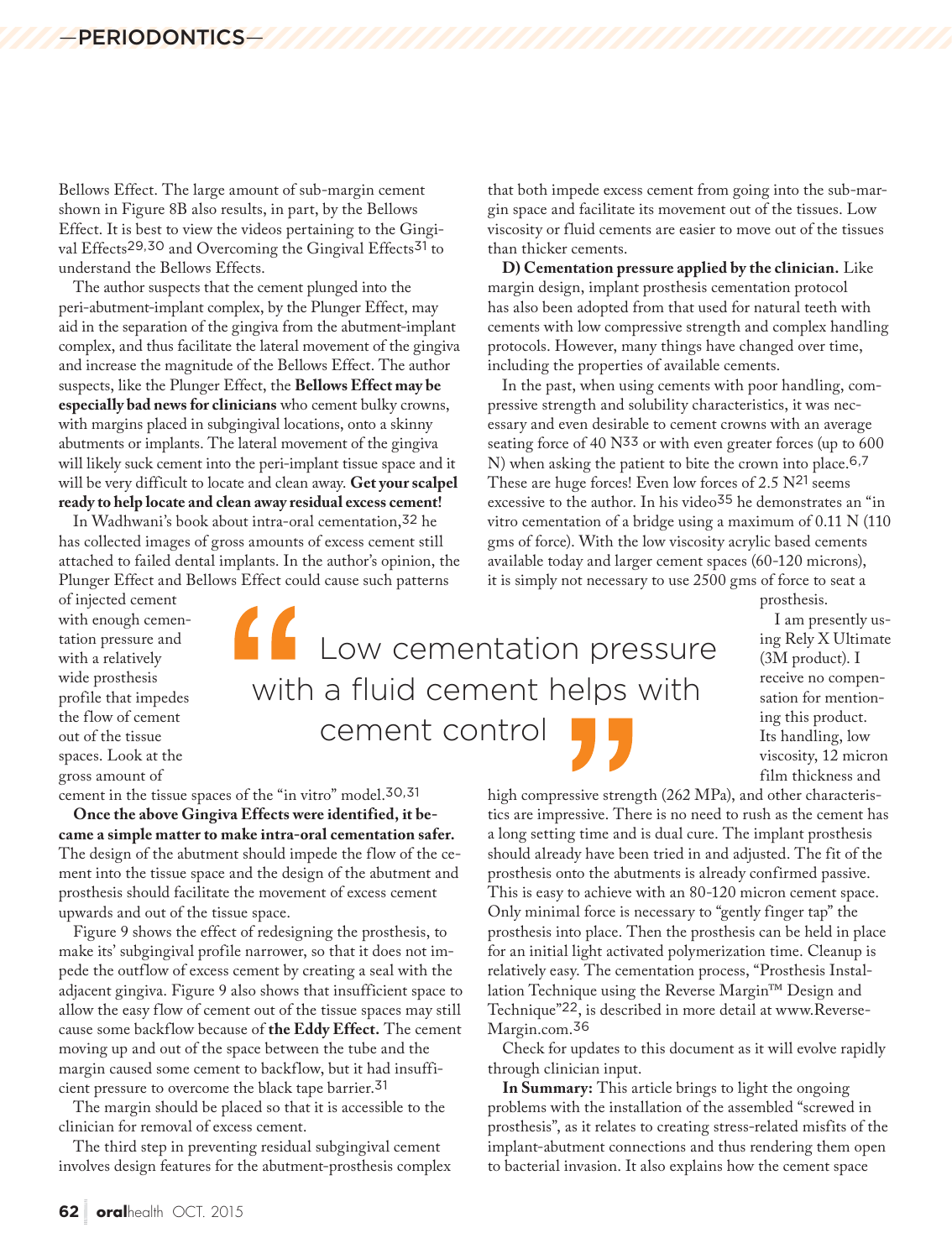between the prosthesis and its retainer(s) builds tolerance into the abutment-prosthesis system and thus can compensate for small inaccuracies of prosthesis size and intra-oral retainer position. The cement space is important to allow the clinician to create a passive fit between the prosthesis and its retaining abutment(s). The cement is intended to fill the cement space, retain and support the prosthesis, and also prevent bacterial ingress and growth in the abutment-prosthesis interphase.

This article then goes on to identify margin design, margin position and abutment-prosthesis design features that can give the clinician better control of the flow of excess cement and overcome the dreaded "Gingival Effects" that can deflect, redirect, plunge and suck cement into the peri-retainer tissue spaces. Due to the low viscosity of some newer cements and redesign of the abutment-prosthesis complex, the prosthesis does not squeeze the peri-prosthesis gingiva during installation. As a result only very light forces are required to seat the prosthesis on the margin of the abutment. Light cementation forces give the clinician much more control over the flow of excess cement and thus its removal.

Stop causing implant failures! Optimize the foundations of your prosthesis by using a cementation technique that involves custom abutments with Reverse Margin™ design and other features that do not exacerbate the "Gingival Effects". Then use a cement and technique that allows for optimal cementation control with minimal cementation pressure. For the most current information about preventing residual excess cement, go to www.ReverseMargin.com.<sup>37</sup>

Dr. Emil L.A. Svoboda earned his BSC (1974), PhD (1978) and DDS (1982) at the University of Toronto. He then earned his Fellowship with the Academy of General Dentistry, Fellowship with the American Academy of Implant Dentistry and is a Diplomate of the American board of Oral Implantlogy/Implant Dentistry. More recently he was presented with the "Honoured Status" by the American Academy of Implant Dentistry and he was given the Award of Merit by the Ontario Dental Association. Dr. Svoboda has lectured about implant dentistry worldwide and continues to educate dentists about implant surgery and prosthetics.

Reprinted with permission. Published to www.ReverseMargin.com, August 24, 2015.

#### **References:**

- **1.** Dental Implant Prosthetics, Carl E. Misch, 2nd Edition, Elsevier Mosby, 26
- **2.** Dental Implant Prosthetics, Carl E. Misch, 2nd Edition, Elsevier Mosby, 28
- **3.** A Systematic Review of Screw- versus Cement-Retained Implant-Supported Fixed Restorations, S. Sherif, H. K. Susarla, T.

Kapos, D. Munoz, B. M. Chang, & R. F. Wright, Journal of Prosthodontics 23 (2014) 1–9 .

- **4.** Success or failure of dental implants? A literature review with treatment considerations, J.A.Porter and J.A.von Fraunhofer. AGD Nov/Dec, 2005
- **5.** Foreign Bodies Associated With Peri-implantitis Human Biopsies. Thomas G. Wilson Jr., Pilar Valderrama, Maria Burbano, Jonathan Blansett, Robert Levine, Harvey Kessler., and Danieli C. Rodrigues. J Periodontol 2015;86:9-15
- **6.** Zipprich Micro Movements on Implant Abutment Interfaces part 1. H Zipprich, Published on June 12, 2013, Category People & Blogs, License Standard YouTube License. http://youtu.be/AhsjiYjmTLE
- **7.** Zipprich Micro Movements on Implant Abutment Interfaces part 2. H Zipprich, Published on June 12, 2013, Category People & Blogs, License Standard YouTube License. http://youtu.be/-z5jXFAtfZc
- **8.** Bacterial Leakage Along the Implant-Abutment Interface, Cássio do Nascimento and Rubens Ferreira de Albuquerque Jr. (2011).in Prof. Ilser Turkyilmaz (Ed.), Implant Dentistry–The Most Promising Discipline of Dentistry, ISBN: 978-953-307-481-8, InTech, Available from: http://www.intechopen.com/books/implant-dentistry-the most-promising-discipline-of-dentistry/bacterial-leakage-along-the-implant-abutment-interface
- **9.** Birth of the Reverse MarginTM Design and Order of Magnitude Problem. Emil L.A. Svoboda, Video 3, Published to www.Reverse-Margin.com, May 6, 2015.
- **10.** The positive relationship between excess cement and peri-implant disease: a prospective clinical endoscopic study. Wilson,T.G., J Periodontol 2009;80:1388.
- **11.** Dental Implant Prosthetics, Carl E. Misch, 2nd Edition, Elsevier Mosby, 26:659
- **12.** Alfonso Pineyro DDS, Dentistry's Dirty Little Secret, AAID Annual Meeting in Oct 26, 2013 Pheonix Arizona,USA.
- **13.** Effect of implant abutment modification on the extrusion of excess cement at the crown-abutment margin for cement-retained implant restorations. C. Wadhwani, A. Piñeyro, T. Hess, H. Zhang, K. Chung. The International journal of oral & maxillofacial implants 11/2011; 26(6):1241-6.
- **14.** Cementation in Dental Implantology. An Evidence Based Guide. Edited by Chandur P.K. Wadhwani. Published by Springer 2015.
- **15.** Dental Implant Prosthetics, Carl E. Misch, 2nd Edition, Elsevier Mosby, 28:738-739
- **16.** Dental Implant Prosthetics, Carl E. Misch, 2nd Edition, Elsevier Mosby, 28:731
- **17.** Dental Implant Prosthetics, Carl E. Misch, 2nd Edition, Elsevier Mosby, 28:739
- **18.** Cementing an Implant Crown: A Novel Measurement System Using Computational Fluid Dynamic Approach. Chandur Wadhwani, Sabine Goodwin and Kwok-Hung Chung. Clinical Implant Dentistry and Related Research, 2014.
- **19.** How Abutment Margin Design Influences Cement Flow: Abutment Selection and Cement Margin Site. Tomas Linkevicius. In Cementa-